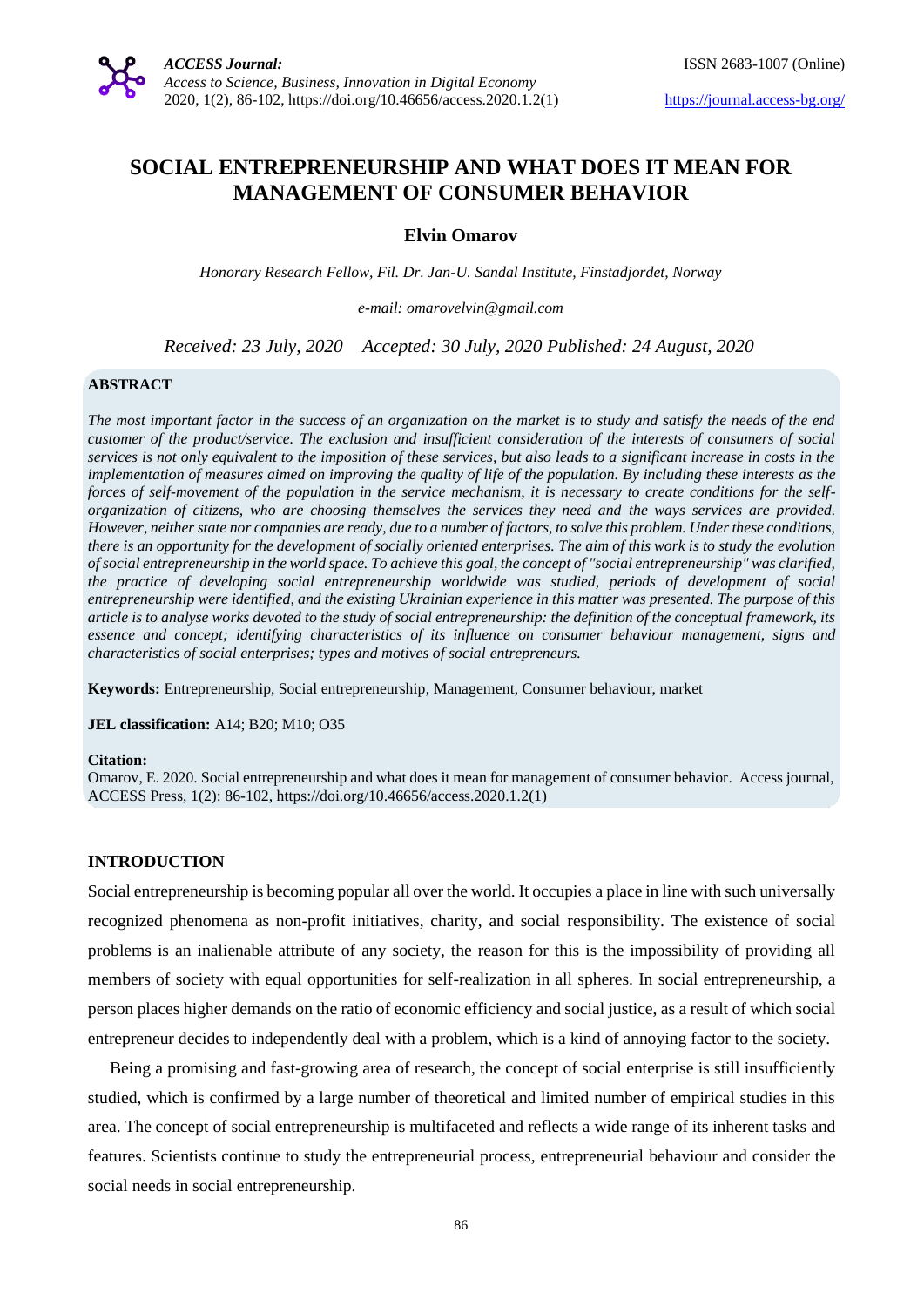The British entrepreneur Florence Nightingale in the nineteenth century helped to improve conditions in the hospital during the Crimean War, thereby reducing the mortality rate, her compatriot social entrepreneur Andrew Moson received the title of peer in 2007 for his work on economic and social renewal and improvement of urban areas. He was the author of the book "Social Entrepreneur" and the manager of the company "Andrew Moson and Partners", which spreads his experience.

The term "social entrepreneurship" appeared in the academic world in the 1990s thanks to the efforts of researchers Bill Drayton, company founder Ashok and Charles Leadbeater. In addition, in 1991 S. Wadad published a short article on social entrepreneurship (Certo & Miller, 2008).

Jan-Urban Sandal has being studying phenomena of social entrepreneurship over decades and is directing Fil. Dr. Jan-U. Sandal Institute, one of the main directions of research of this institute is social entrepreneurship. Jan-Urban Sandal defined social entrepreneurship as a special form of management, which purpose is to run a production function in such a way as to ensure the increase of value for all the participating parties in that function (Sandal, 2004).

Social entrepreneurship as a profession and field of study was presented by Gregory Dees, director of the Centre for the Development of Social Entrepreneurship at Duke University. He noted that social entrepreneurship is distinguished by the dominant role of social change, calling it "striving for a result associated with a mission" (Dees, 2007).

Social entrepreneurship has been recognized by the public sector, scientific interest in this area has become noticeable since 1998 and has been actively increasing over time (Nicholls & Cho, 2006).

Michael Young played a major role in the development of social entrepreneurship. Harvard professor Daniel Bell named Yang the most successful entrepreneur in the world in the field of social initiatives, thanks to his role in setting up more than 60 organizations around the world, including several UK social entrepreneurship schools.

A successful example of social entrepreneurship is the activity of the "Grameen Foundation" under the leadership of Muhammad Yunus, who formulated the image of social business in its current sense. The essence of his project is to create and subsequently replicate the new institutional model of microfinance, which is an effective tool to combat the problem of poverty and stimulates the economic activity of the relevant segments of the population.

### **Methodology**

Descriptive and analytical research design is followed in the study. The major concern is to review of social entrepreneurship, its practice and development. In addition, was studied the influence of social entrepreneurship on effectivity of consumer behaviour management.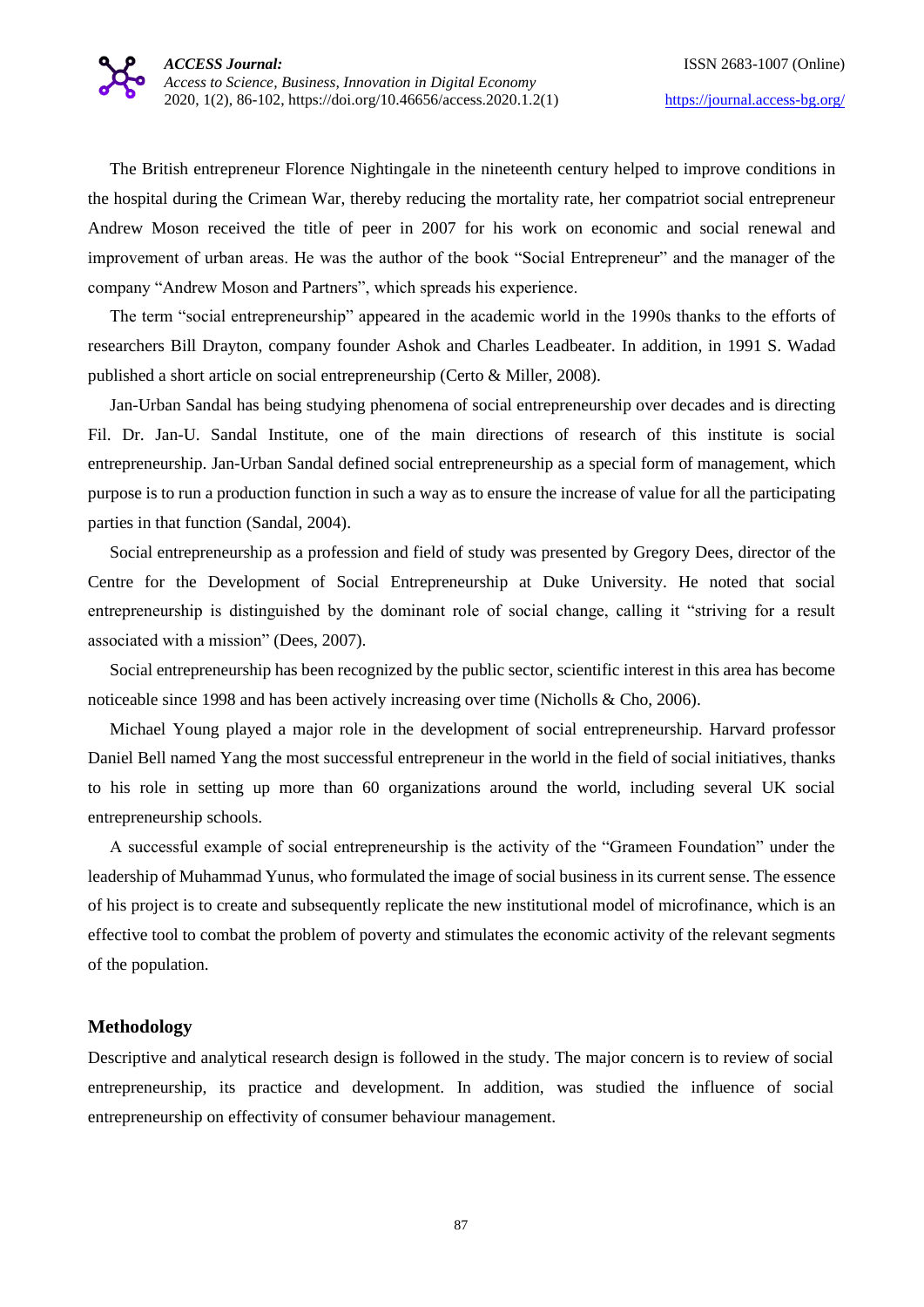## **Results**

The advantages of interest in studying social entrepreneurship are its solution of social problems using innovative technologies (Thompson et al, 2017) and the creation of hybrid enterprises, where innovative entrepreneurial activity is guided by a strategy of ensuring both social and economic growth. This activity is different from the activity of entrepreneurs of traditional entrepreneurship of a public and private nature (Wallace, 1999).

In developing countries, social entrepreneurship, using innovative and cost-effective methods, contributes to solving basic social problems, such as reducing poverty rates and eliminating gender inequalities (Chell et al., 2010).

In underdeveloped countries, where traditional state initiatives are not able to satisfy the entire social deficit, social entrepreneurship has a clear application. Problems are exacerbated in a social context, characterizing massive inequalities in education, housing, and form high unemployment and poverty rates. Under these conditions, social entrepreneurs play the role of agents of change by addressing these problems by adopting a mission to create and maintain social value and use new opportunities to provide this mission (Urban, 2013).

The concept of social entrepreneurship is constantly criticized, as it is difficult to identify problems for its research (Mair & Martí, 2006; Weerawardena, Mort, 2006; Choi & Majumdar, 2014). Different interpretations of social entrepreneurship may be associated with the consideration of entrepreneurship and society (Steyaert & Katz, 2004).

The author argues that the business space may depend on discursive, social and geographical factors. The discursive factor focuses on the cultural, environmental, social and economic dimensions of entrepreneurship. Social - considers entrepreneurship as a social process that includes participants and stakeholders. The geographical factor is the measurement of the spatial categories of social entrepreneurship between regions, peoples and surroundings. The conceptual foundations of social entrepreneurship are determined by (Austin et al., 2006):

- Market failures, that create various business opportunities in the provision of public goods;
- Mission, as a fundamental distinguishing feature of social entrepreneurship;
- Resource mobilization processes, aimed at creating a social goal and consisting in making a profit;
- Formation of hybrid forms of social enterprises;
- Efficiency of social impact.

Social entrepreneurship can enrich more traditional areas of research, such as structuring theory, institutional entrepreneurship and social movements (Mair, Martí, 2006). Supporters of the theory of social actions believe that it can be used to understand and explain the most diverse social phenomena from individual acts of individual behavior to large-scale socio-historical processes. The genesis and development of this theory are closely connected with the names of such sociologists as M. Weber, F. Znanetsky, and T. Parsons.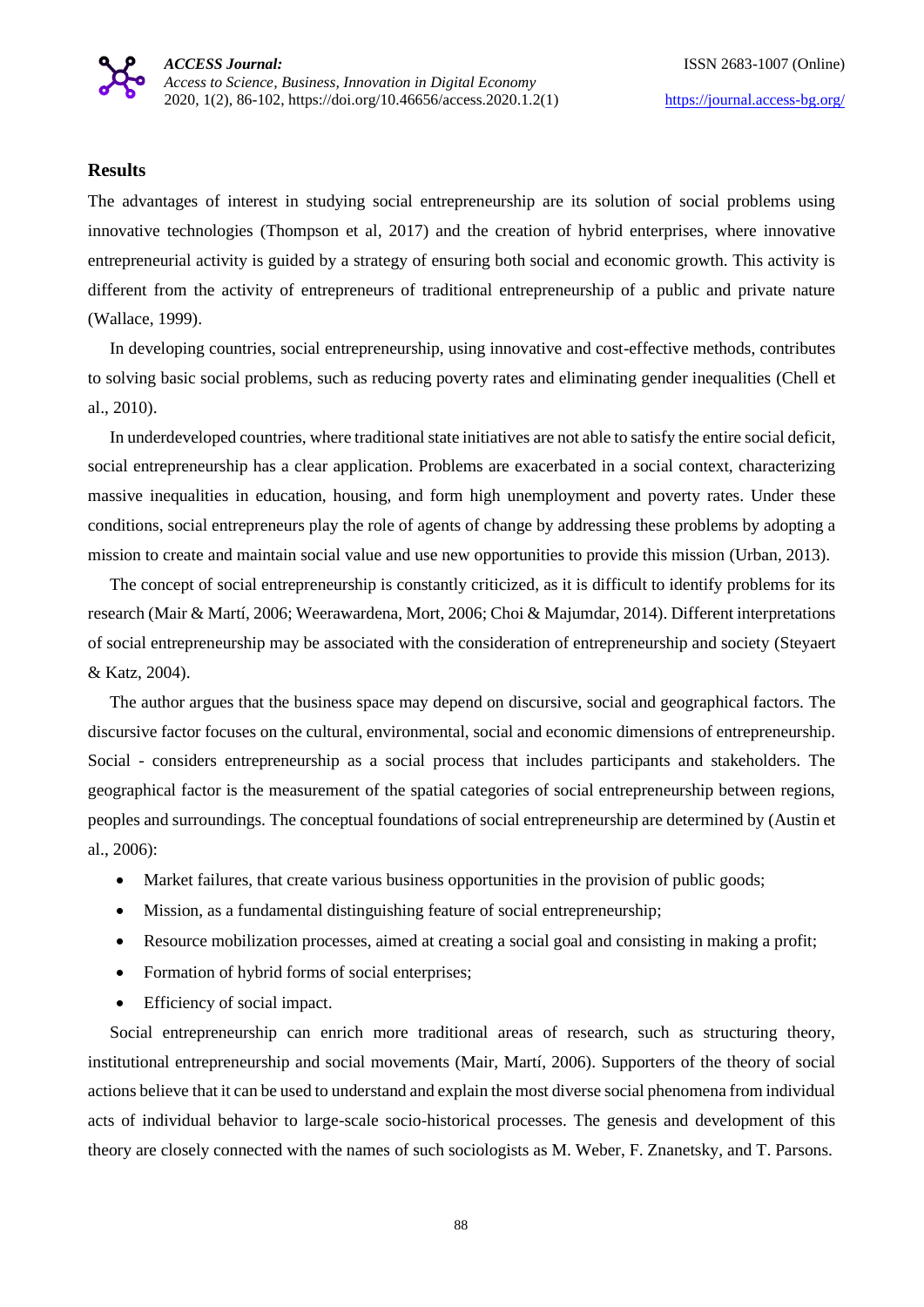

In their studies, researchers note the dynamic, disequilibrium aspects of the environment in which innovations take place in social entrepreneurship.

The concept of the self-organization of Schumpeter's theory stands out, arguing that the success of the market system lies not in effectively achieving static optimal equilibrium, but in the ability to make dynamic changes in technology and achieve dynamic growth through such changes (Tapsell & Wood, 2010). Thus, the historical and cultural context in which innovations occur is important for the development of social entrepreneurship.

As a direction of social entrepreneurship research, other authors point out achieving a sustainable competitive advantage in the implementation of a social mission, which is the main result of organizing social entrepreneurship (Weerawardena & Mort, 2001). At the same time, they note that social entrepreneurship should be modelled within the wider competitive environment in which this activity takes place (Weerawardena & Mort, 2006). The studies emphasize that social entrepreneurship is a limited multidimensional construct, where the realization of the organization's social mission and its commitment to sustainability is necessary, while at the same time it should be strongly influenced by a dynamic environment.

The concept of social entrepreneurship can be complex, combine several sub-conceptions: social enterprise, social entrepreneur, social significance, market orientation and social innovation (Choi & Majumdar, 2014).

This concept is based on the theory of the researcher Gallie, which was putted forward in 1956. In it, author examines entrepreneurship by the example of the "art" concept and defines its seven main criteria: compatibility, internal complexity, describability, openness, aggressiveness and defensiveness, originality of an instance and progressive competition (Gallie, 1956).

Thus, understanding of social entrepreneurship is forming cluster concepts raised in the researches by authors all over the world. The analysis of articles revealed controversial conceptual differences that influence the definition of social entrepreneurship. Social entrepreneurship can be viewed as a model of political transformation, process or activity of entrepreneurial behavior, founder of social initiatives, creating a social enterprise and interest in material results.

Numerous studies of the essence of social entrepreneurship revealed shows that there is still no single definition of the concept of "social entrepreneurship". The literature review is fragmented and there is no single consistent theoretical framework. The conceptualization of social entrepreneurship does not take into account the unique characteristics of social entrepreneurs and the context in which they should work.

## *Concepts of social entrepreneurship*

The definitions of social entrepreneurship overlap with classical approaches to the analysis of entrepreneurship, as many scholars claim. The author emphasizes that the key word in the category of social entrepreneurship is "entrepreneurship", and "sociality" plays only a modifying role.

The key properties of entrepreneurship are the creation of value as a result of moving assets to a higher productivity area (Say); "Creative destruction" as a transformative activity (Schumpeter); search for changes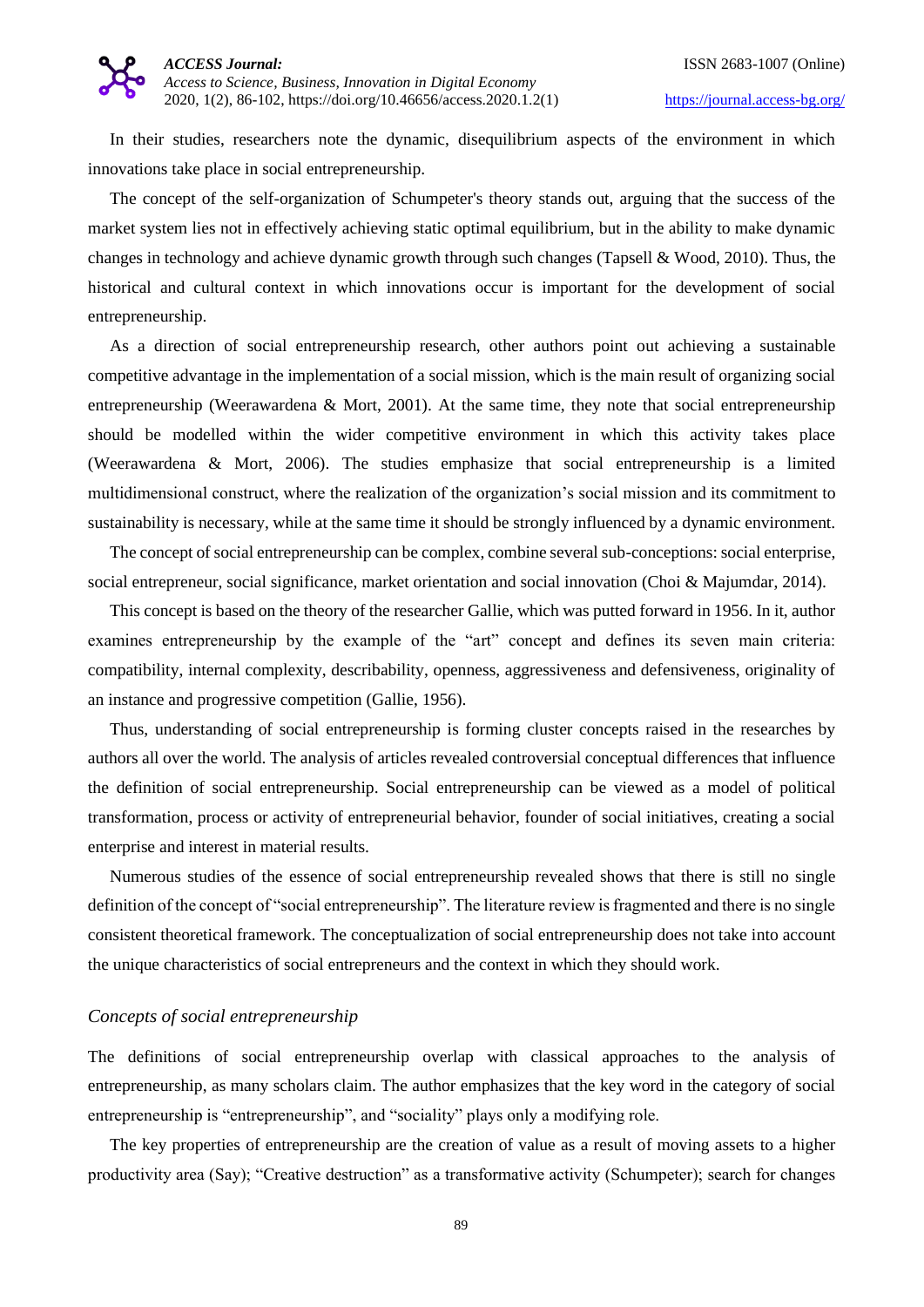and use of opportunities (Drucker). All this applies equally to both entrepreneurship and social entrepreneurship, each of which offers a new value (benefit), overcoming the well-established equilibrium (Batalina et al., 2007).

The researchers have already proposed a classification of definitions by social entrepreneurship: these definitions are inclusive and exclusive. Inclusive definitions include the elements: "the number of subjects, social ideas, opportunities and the system of organizations". Exclusive definitions are distinguished by a smaller number of listed elements (Swanson & Zhang, 2010).

One of the main definitions of social entrepreneurship is the mission with the creation of social values, the study and formation of new opportunities and innovations with unlimited use of resources, as well as a high sense of responsibility for entrepreneurship (Dees, 1998).

Many authors believe that "social entrepreneurship encompasses activities and processes that determine and use opportunities to improve the well-being of society by creating new enterprises or managing existing organizations in an innovative manner" (Zahra et al., 2009).

Authors S. Bacq and F. Janssen consider social entrepreneurship as a multidimensional and dynamic model, previously proposed by Gardner, combining interrelated elements: social entrepreneur, business process, social organization, reflecting its characteristics and development strategy and the environment (Bacq & Janssen, 2011).

Within the framework of economic theory, social entrepreneurship identifies the main characteristic — an innovative component due to the fact that entrepreneurship is defined as the process of creating something new that has value, or as a type of management based on the innovative behavior of the managers of the enterprise; and a social entrepreneur is defined as a self-organizing subject of economic activity.

The absence of a unifying paradigm in the field of social entrepreneurship has led to the formation of a large number of its definitions. Currently, researchers continue to actively explore its conceptual framework, explore the essence of social entrepreneurship, discuss the contribution of social enterprises to the creation of social wealth, and explore the typology of search processes, which leads to the discovery of opportunities for creating new social enterprises.

Social entrepreneurship is based on the notion of "entrepreneurship", that is, initiative self-directed activity (self-organizing in essence) of citizens, aimed at making a profit or personal income, carried out on its own behalf, under its property responsibility or on behalf of and under the legal responsibility of a legal entity. Social entrepreneurship is an innovative activity, initially aimed at solving or mitigating the social problems of society on the basis of self-sufficiency and sustainability (Arai & Burmistrova, 2014).

The study of various definitions of social entrepreneurship (Austin, 2006; Nicholls, 2009) allowed to take as a basis a definition that combines the definitions of many authors: social entrepreneurship is an entrepreneurial activity or a process that creates the possibility of a hybrid partnership, aimed at establishing social responsibility and solving problems in the social protection system, ensuring systematic social changes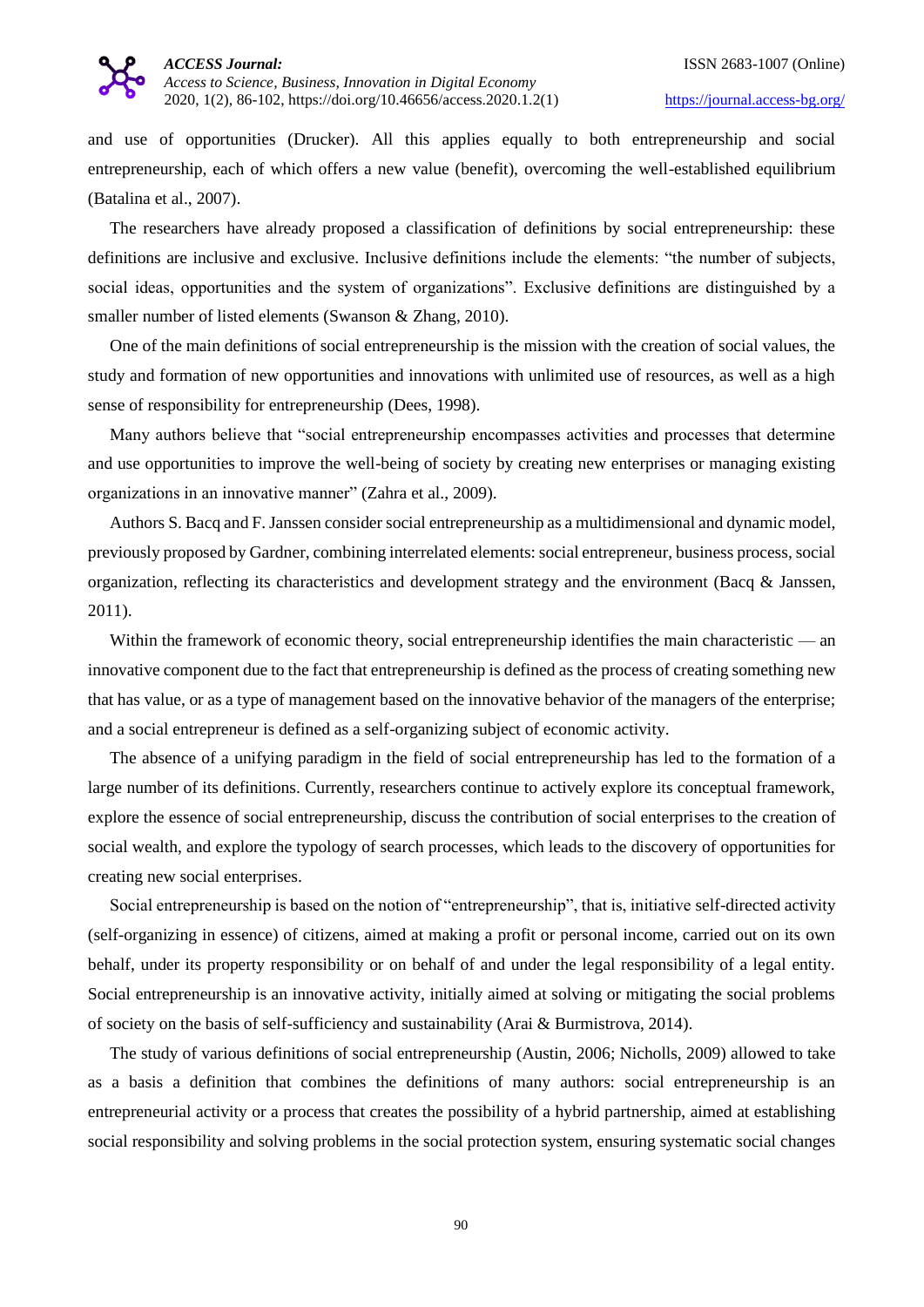and generation social values by the creation of new organizations or innovative ways to manage already existing organizations.

A feature of social entrepreneurship is the way in which it works, that is, the forms and mechanisms of its implementation. Here the central role is occupied by the concepts of "entrepreneurship" and "innovation". The task of the social entrepreneurship is to solve social problems by an innovative method, by creating a selfreplicating mechanism for providing social benefits. In essence, this is the source of the synergistic effect of the interaction of the entrepreneur's existing resources and the needs of purchasers of social services.

The result of socially oriented entrepreneurial activity is social innovation (Nyssens, 2006), that is, a new way to solve a social problem. The significance of social innovation - its value - is determined by the ability to meet the social needs of the recipient of the service in a new, convenient for him/her, way. The most important result of the social entrepreneurship is the growth of social value added by innovation - improving the quality of life of the population due to:

- Compliance (achievement) of the life standards minimum quality;
- Finding new ways to solve social problems;
- Synergistic effect of the interaction of resources and self-organization of consumers.

The borderline of social entrepreneurship (between entrepreneurship and charity) necessitates the allocation of criteria inherent to the social entrepreneurship as a phenomenon. These criteria are (Golubovic & Bullain, 2006):

- Social mission;
- Entrepreneurial approach;
- Innovation (innovation in solving social problem, by new combination of resources);
- Replicability;
- Self-sufficiency and financial sustainability.

The starting point in such business development is a social problem that the entrepreneur is trying to solve. To achieve his/her goals, entrepreneur must be able to see the situation in a new way and use new opportunities, effectively use available resources, and possess the necessary activity and motivation.

Many social problems could not be solved within the framework of standard approaches. Therefore, the success of a socially oriented business is largely based on the use of an innovative (sociocultural) approach. This refers to the use of new approaches in solving a specific social problem, the use of a new combination of resources, launching of a new product or service on the market.

The scale of a business is one of the conditions for its success (Swanson & Zhang, 2010). Therefore, one of the criteria of success for social entrepreneurship is the possibility of its replication (maximum development within the borders of the current territory, coverage of new territories). A successful business should provide a constant cash flow, be self-sustaining and financially sustainable. A socially oriented business involves a certain balance between social objectives and the commercial component. Money here is not an end in itself,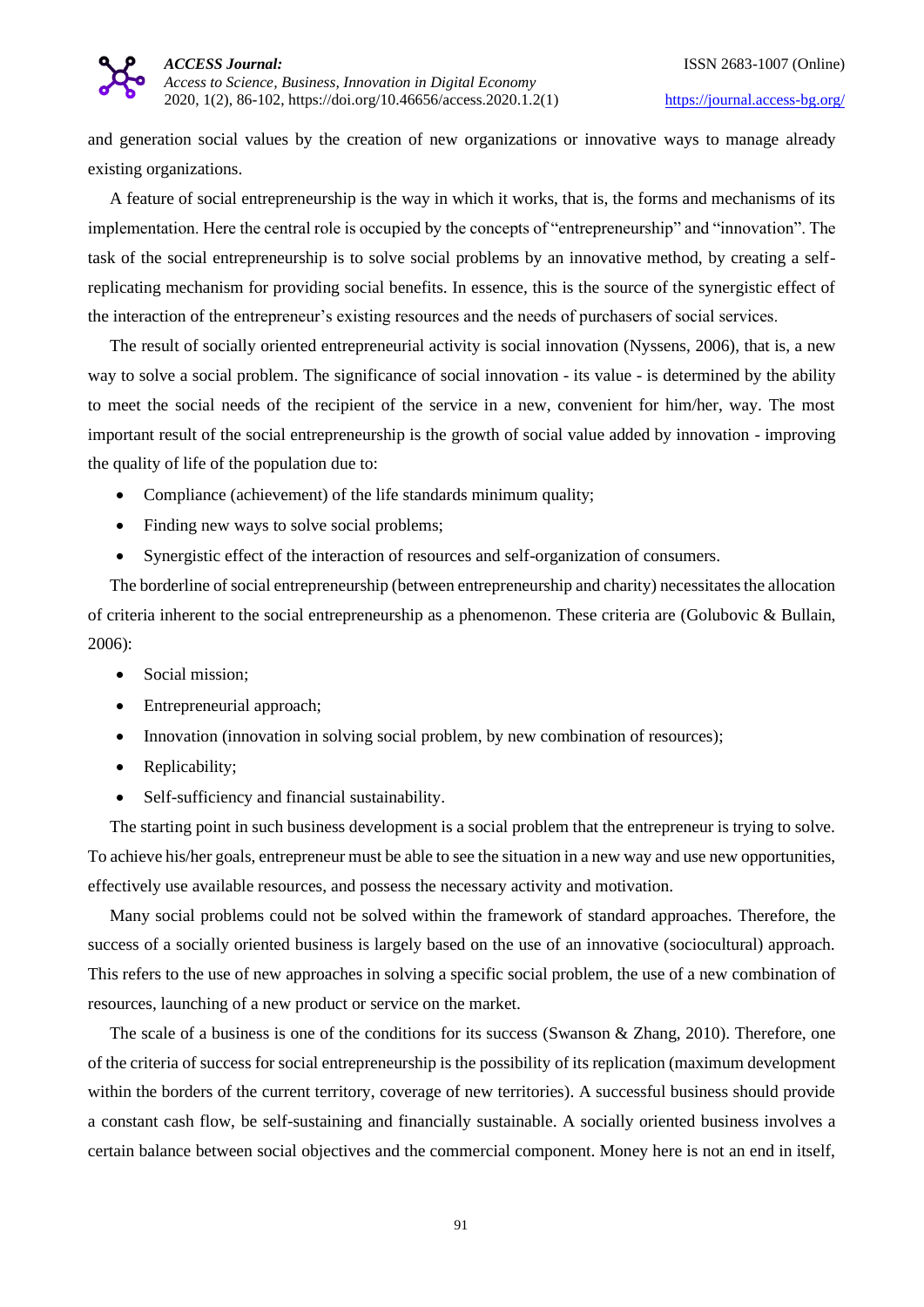but a means for achieving the social goals of the organization. Profits are mainly reinvested basing on the goals into a business or local community, and do not flow fully into the pockets of shareholders and owners.

The scope of the potential of the social entrepreneurship is the non-profit sector (Stryjan, 2006). The purpose of the activities of non-profit organizations is the satisfaction of primarily domestic and spiritual needs. Primary areas of activity for non-profit organizations are culture, healthcare, legal and educational services, science, and sports. These are areas of activity that are insufficiently financed by the state. In turn, purely commercial organizations are not ready to invest in these areas of activity due to the economic unprofitability of investments.

On the contrary, the goal of the activities of social enterprise is to alleviate the existing social problems by using mainly the mechanism of self-organization and innovation. Profit is not the purpose of these organizations. Work is carried out on the border of charity and profitability. The proceeds are directed to the further development of organizations.

Using the resource of self-organization allows not only reducing the costs of social services in comparison with existing commercial organizations (for example, nanny / nursing agencies), but also improves the quality of life of the population by identifying and meeting the needs of the population for those services that do not appear within the framework of the existing social infrastructure (for example, the provision of services for the delivery of products and medicines to the home).

Thus, the role of social entrepreneurship in the economy is to increase the overall economic efficiency by introducing into the economic turnover those resources and mechanisms that were not previously used as such (for example, a more developed level of property management culture). This applies to unused material and human resources, as well as new combinations of available resources.

### *Non-governmental organizations and social enterprises*

In the early stage of studying the phenomenon of social entrepreneurship, researchers identified two types of social enterprises: based on pure philanthropy and based on pure commerce. Somewhat later, C. Alter proposed the theory of hybrid organizations (Popov & Veretennikova, 2016). Features of various models of social organizations are reflected in tab. 1. Unlike a socially responsible business, the motive of a social entrepreneur is a social effect, a solution to a social problem.

Thus, the differences between the non-profit sector, commercial sector, socially responsible business and the social enterprise can be identified based on objectives, reporting and distribution of profits. The goal of the social enterprise and non-profit organization is to fulfil the mission, the profit is reinvested in the realization of the social mission, that is, the solution of the socially significant problem; reporting is carried out to partners and stakeholders. In contrast to this, for a traditional commercial enterprise the main and only goal is to make a profit, which is distributed among the participants and reporting is carried out to shareholders.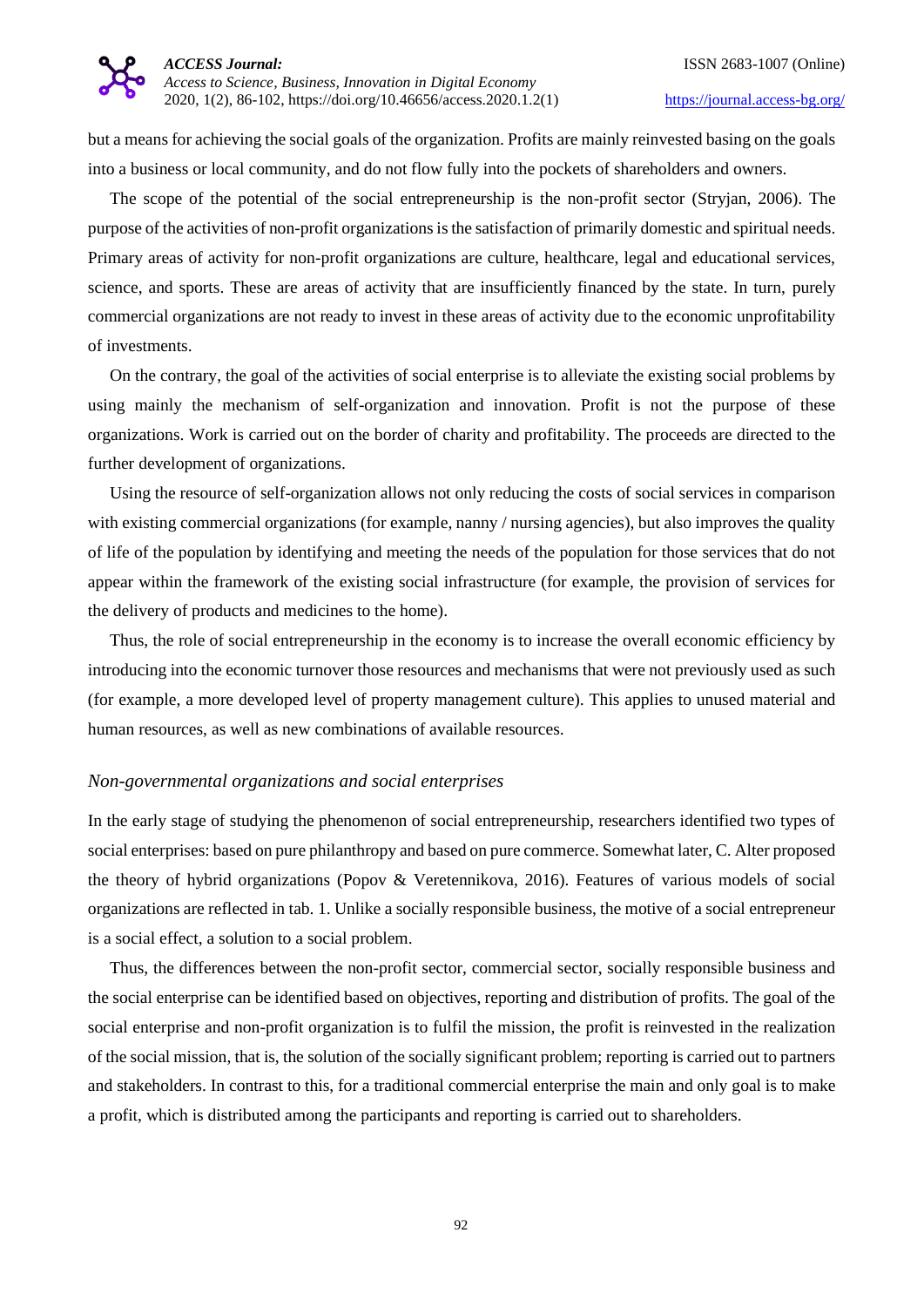

| <b>Organizations</b>           | <b>Based on pure charity</b>                                                                                                      | <b>Hybrid</b>                                                                                                                                                                                                                  | <b>Based on pure</b>                                     |  |
|--------------------------------|-----------------------------------------------------------------------------------------------------------------------------------|--------------------------------------------------------------------------------------------------------------------------------------------------------------------------------------------------------------------------------|----------------------------------------------------------|--|
|                                |                                                                                                                                   |                                                                                                                                                                                                                                | commerce                                                 |  |
| <b>Motives</b>                 | Good will                                                                                                                         | Mixed                                                                                                                                                                                                                          | Personal interest                                        |  |
| <b>Methods</b>                 | Determined by the mission                                                                                                         | Determined by a combination of mission                                                                                                                                                                                         | Determined<br>the<br>bv                                  |  |
|                                |                                                                                                                                   | and market                                                                                                                                                                                                                     | market                                                   |  |
| Goals<br>Creating social value |                                                                                                                                   | Creating social and economic value                                                                                                                                                                                             | Creating<br>economic                                     |  |
|                                |                                                                                                                                   |                                                                                                                                                                                                                                | value                                                    |  |
| <b>Purpose of income</b>       | directly<br>Directed<br>the<br>to<br>implementation of the NGOs<br>mission (determined by the law<br>or by organization's policy) | Reinvested on the implementation of the<br>mission, or on operating expenses and/or<br>retained for the<br>expansion<br>and<br>development of the business (can be<br>partially redistributed<br>the<br>among<br>participants) | Distributed<br>between<br>shareholders and<br>the owners |  |

|  |  |  |  |  | Table 1. Features of different models of social organizations |
|--|--|--|--|--|---------------------------------------------------------------|
|--|--|--|--|--|---------------------------------------------------------------|

The experience of social entrepreneurship shows that solving social problems on the basis of entrepreneurship is often more effective than using standard government mechanisms or non-profit organization. This thesis underlies the theory of hybrid non-profit organizations. The basis of the activities of organizations of this type are the following postulates:

- Combination of goodwill and personal benefit to the leadership of the organization;
- Working methods are determined not only by the social mission, but also by market conditions;
- Product (service) being created represents not only social but also economic value;
- Profit is fully or partially invested in the further expansion of the business (depending on the organizational and legal form of the enterprise).

If the first part covers the expenses of social organization, is limited in time and does not fundamentally change the nature of the work of social organization, then the second type is systematic in nature, is associated with ongoing operational activities and can serve as the basis for becoming a social enterprise. According to K. Alter, the criteria for attributing an enterprise to an non-profit organization or a social enterprise are not so much the scale of the profitable activity, its share in the total income structure or the amount of personnel employed in it, but whether the enterprise functions and is managed "as a business" (Defourny & Nyssens, 2010). The latter means that income-generating activities are strategically designed for the production of social / economic benefits focused on long-term goals and are constantly being reproduced. Features of motivation and distribution of income in hybrid organizations is given in tab. 2.

**Table 2**. Features of motivation, responsibility and distribution of income in different types of organizations

| Spectrum of hybrid organizations                     |            |                   |                                          |                    |             |  |
|------------------------------------------------------|------------|-------------------|------------------------------------------|--------------------|-------------|--|
| Traditional NGO                                      | NGO with   | Social enterprise | Socially                                 | Company which      | Traditional |  |
|                                                      | profitable |                   | responsible                              | is applying social | profitable  |  |
|                                                      | activities |                   | business                                 | responsibility to  | enterprise  |  |
|                                                      |            |                   |                                          | its activities     |             |  |
| motivation, which is determined by the mission;      |            |                   | motivation on generating profit;         |                    |             |  |
| responsibility to stakeholders;                      |            |                   | responsibility to shareholders;          |                    |             |  |
| reinvesting income into social programs or operating |            |                   | profit is distributed among shareholders |                    |             |  |
| expenses                                             |            |                   |                                          |                    |             |  |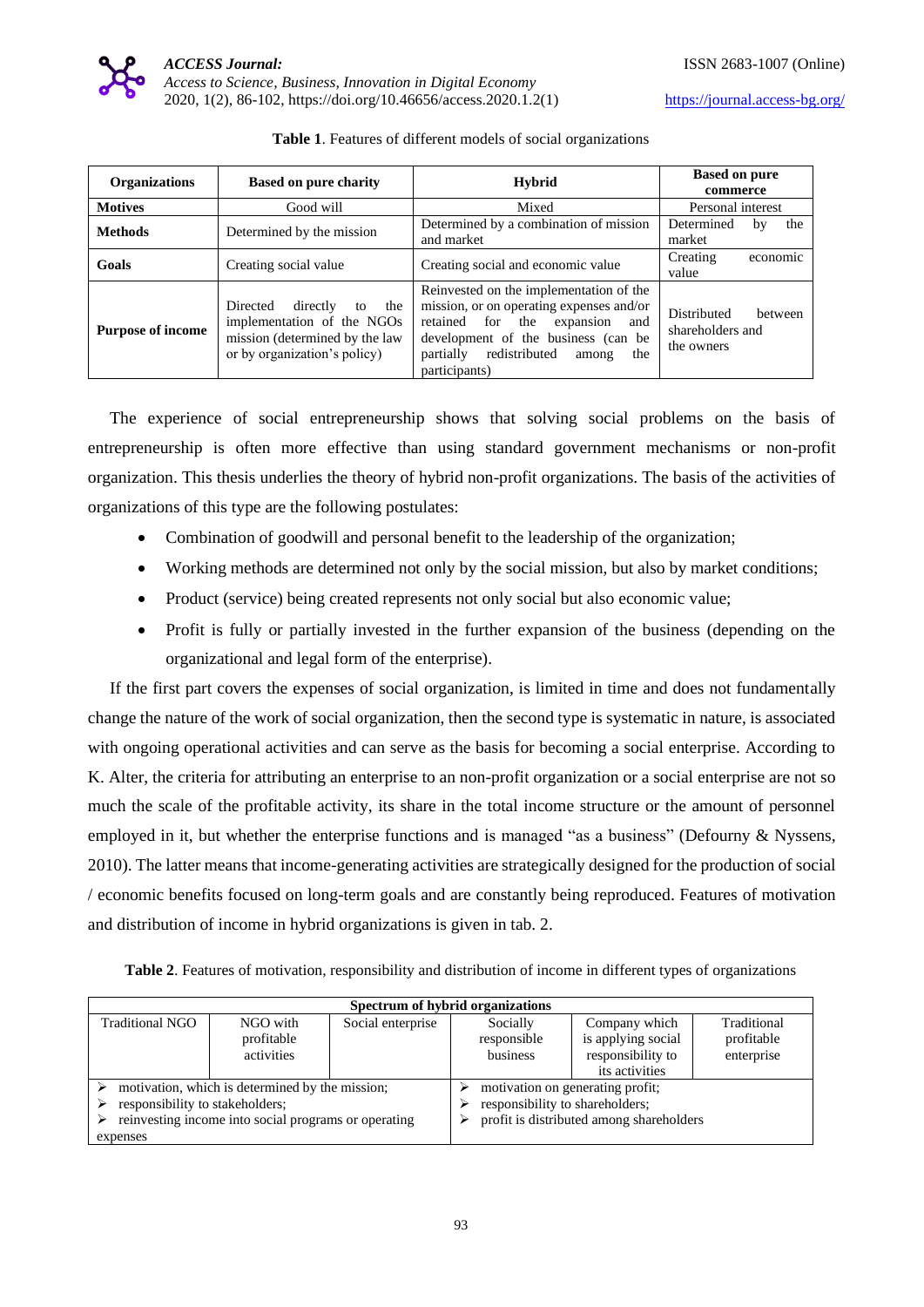Social entrepreneurship is a business aimed on solving (mitigating) social problems (Nyssens, 2006). Entrepreneurs working in this area have a double task: first, to satisfy the needs of the population for those social services that cannot be provided in a quality manner within the framework of the existing system of organizations that make up the social infrastructure; secondly, to improve the quality of life of certain categories of citizens due to their inclusion in the labour activity, if for a number of reasons they were turned off from it (retirement, disability, etc.).

Social enterprise as well as purely commercial structures operate in a competitive market. Therefore, it is necessary to consider the specific features of the competitive environment of social entrepreneurship. One of the competitors of social entrepreneurs is the state, more precisely, the state system of social support for the population. As part of the ongoing social and economic policy, the state guarantees that certain categories of citizens to receive social support (the provision of free medical care, social services are disabled for citizens, etc.). However, for a number of reasons (economic downturn, economic crisis), the state cannot provide social protection to all citizens in need.

The lack of resources, personnel, as well as the lack of necessary services in state (municipal) organizations does not allow the provision of social services with the required level of quality. Moreover, here for a socially oriented organization, emerges the possible market, in which enterprise can develop. A feature of a socially oriented organization is its functioning at the intersection of charity and entrepreneurship. Consumers of goods and services of these organizations are people with low income. Therefore, the competitive advantage of social entrepreneurs, compared with purely commercial organizations, is the lower price of manufactured goods and services provided.

Close cooperation with the authorities allows socially oriented organizations to set lower prices by reducing individual items of expenditure (lower rental rates, provision of municipal premises for use free of charge, subsidies for separate expenses, tax holidays) (Arai & Burmistrova, 2014).

The competitive environment in the field of social entrepreneurship has a number of features. First, a competitor may be a state represented by state institutions. However, in this case, competition is not an alternative one (either enterprise or the state), but an additional one.

Due to various factors, budgetary institutions cannot satisfy all needs of the people and, therefore, provide only basic services to citizens. As the reason, entrepreneurs may offer to the market new social services and even interact with government agencies and state institutions (for example, to offer of nursing services in hospitals). Competition with purely commercial organizations is possible based on lower costs of goods and services, provided while they retain their proper quality.

#### *Features of the consumer behavior management in socially oriented organizations organizations*

Non-commercial product. From the standpoint of social marketing, the product represents the desired behaviour and the associated benefits from the implementation of this behaviour. The very concept of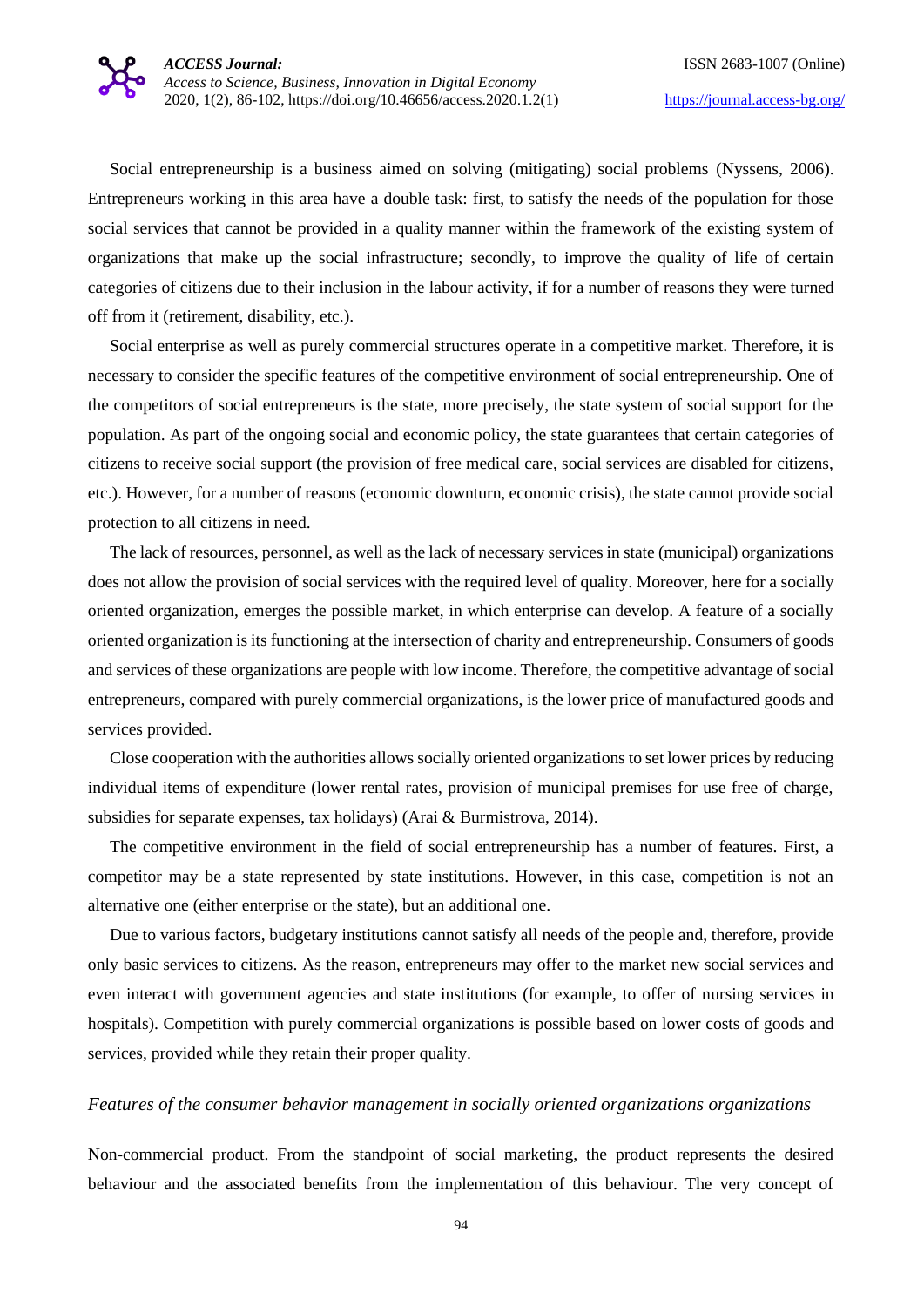

"behaviour" also includes material objects that can be sensed, proposed in order to maintain and promote the planned changes in the behaviour of the target audience (David & Day, 2011). With reference to a socially oriented business, examples of traditional three levels of a product (basic product, real product, expanded product) may look as it is presented in tab. 3.

|  | Table 3. Examples of three product levels in a socially oriented business |  |  |  |  |  |  |
|--|---------------------------------------------------------------------------|--|--|--|--|--|--|
|--|---------------------------------------------------------------------------|--|--|--|--|--|--|

| <b>Basic Idea of the Product</b>                                        | <b>Actual Product</b>                   | <b>Expanded product</b>                             |  |  |  |  |
|-------------------------------------------------------------------------|-----------------------------------------|-----------------------------------------------------|--|--|--|--|
| Project "Healthy Lifestyle"                                             |                                         |                                                     |  |  |  |  |
| Longevity and health                                                    | <b>Ouit Smoking</b>                     | Trainings                                           |  |  |  |  |
| Reducing the risk of heart attack<br>Measuring blood pressure regularly |                                         | Special equipment (tonometer)                       |  |  |  |  |
| Protection against preventable diseases                                 | Strengthen children's immunity in time  | Wallet-sized immunization card                      |  |  |  |  |
| Natural immunity for children and                                       | Breastfeeding for at least 6 months     | Home Consultation with a medical                    |  |  |  |  |
| nursing mothers                                                         |                                         | specialist                                          |  |  |  |  |
| Project "Environmental Protection"                                      |                                         |                                                     |  |  |  |  |
| Improving water quality                                                 | Growing native plants only              | Landscaping work                                    |  |  |  |  |
| Protection of children, pets and wildlife                               | study of instructions<br>Careful<br>and | magnifying glass attached to<br>A<br>$\overline{a}$ |  |  |  |  |
| from toxic chemicals                                                    | measures of pesticide use               | pesticide container                                 |  |  |  |  |

The price for the product/service of social enterprise. A special feature of pricing in such conditions is the consideration of consumer motives. According to Hermann, consumer behavior is impacted by four factors: benefits, costs; other consumers; self-efficacy (Hermann, 2015). In accordance with these factors, while purchasing a product, the buyer always faces the need to make a choice - or make an exchange - between benefits and costs. In the private sector, costs are usually expressed in monetary and temporal terms, but social organizations can often include pain, embarrassment or loss of self-esteem, guilt, and many other nonmonetary costs associated with making difficult decisions.

Distribution of the product/service in social enterprise. A very important marketing tool is the place of purchase of the product. In marketing for social enterprises, this is the place where and when the target audience can get the opportunity to show the desired behavior, to acquire the required material objects and associated services. The main purpose of creating and developing a distribution system for a non-commercial product is to develop strategies that will make it more convenient and pleasant, as far as possible, to purchase a non-commercial product. This marketing tool involves the development of logistic channels for distribution, delivery of the finished product from the place of production to the consumer. Marketing channels are the set of measures (independent or dependent) that allow a product / service produced / provided by a manufacturer to reach its consumer.

In some cases, the funding of social activities is provided through raising the necessary funds through donations, grants, social procurement, etc., thus, organization have to deal with two interrelated tasks in the field of marketing: activities to raise the necessary funds and resources; usage of attracted funds and resources in accordance with the mission of the organization.

Maintaining a balance between the interests and expectations of these two groups is often a very difficult task. For example, donors, as well as many organizations that provide intermediary services on an unpaid basis, may require that the funds they provide (any resources) be used to provide services to a particular group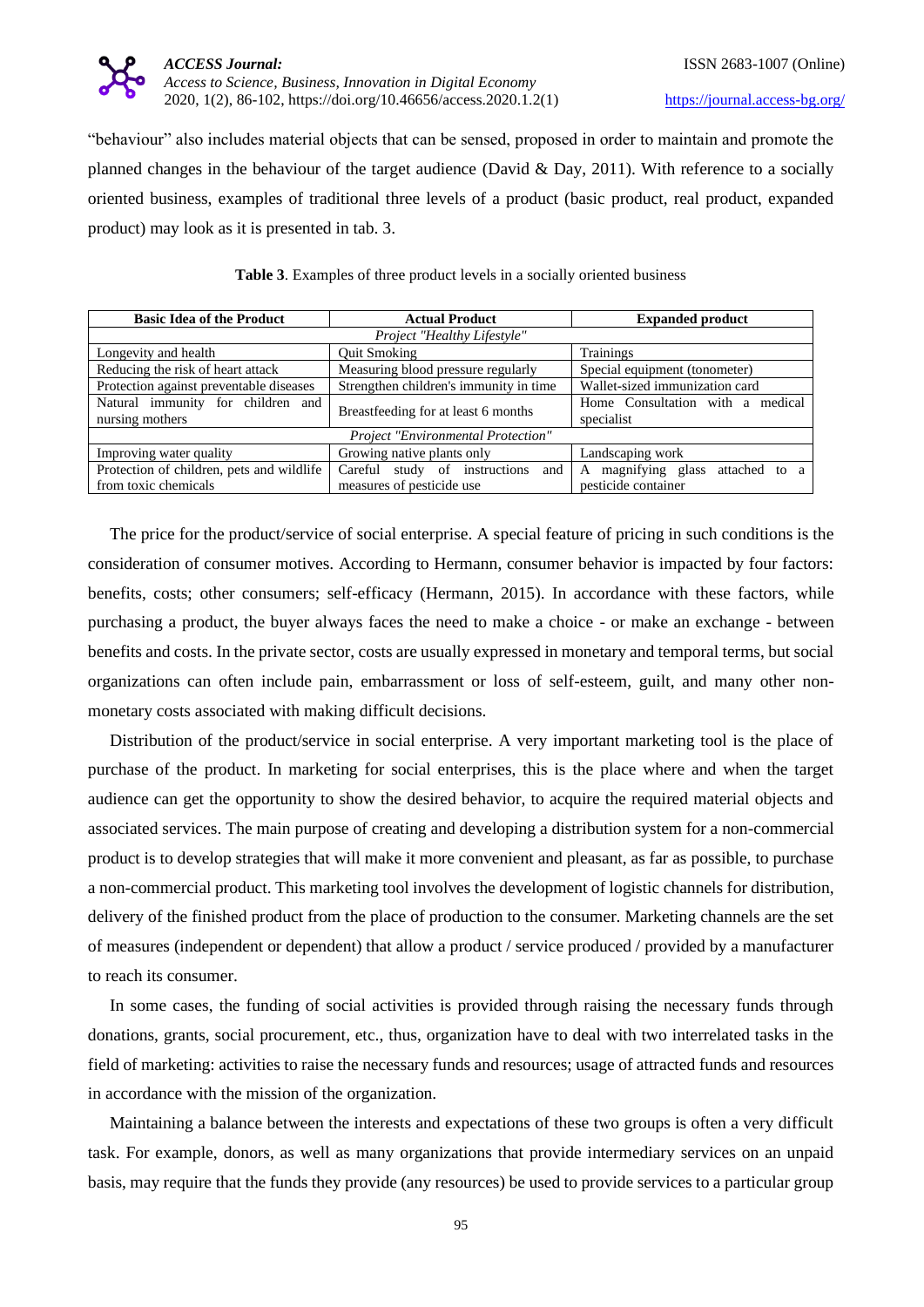

of the population, while the leaders of the organization believe that their programs should be aimed on another group of people (Morris & Hirschman, 2012). In addition, "third parties" are often interested in the activities of the organization — for example, health insurance companies, politicians, former clients who, one way or another, may or may not support the activities of the organization, as well as the media (Morris & Hirschman, 2012).

Ideally, participants in the marketing channel of any organization should strive to coordinate with each other their goals, plans and programs, thus ensuring the maximum efficiency of the overall distribution system. That is, the maximum effect of the distribution channel's work is achieved if the participants maintain certain partnership relations. Partnerships are based on close relationships, cooperation, trust and fulfillment of obligations by the participants of the marketing channel. The development of such relations leads to the creation of a solid marketing channel, in which the boundaries between its participants disappear.

Promotion of a non-commercial product/service. The main goal of product promotion in marketing for social enterprises is to make sure that the target audience knows about the offer, wants to get certain benefits and is ready for action (Wallace, 1999). For this reason, depending on the stage at which the target audience resides, the tasks of developing communications are different. Here it is necessary to understand that the behavior of a high degree of involvement does not change instantly, but changes over time. Therefore, in the marketing literature, it is proposed to break the long process of "behavior change" into several stages, as it is shown in tab. 4.

**Table 4**. Tasks of communication development depending on which stage the target audience is on the path of "behavior change"

| <b>Stage</b>                                                           | The task for building communications                    |
|------------------------------------------------------------------------|---------------------------------------------------------|
| The preliminary stage, when members of the target audience do not      |                                                         |
| think about the behavior that enterprise wants to change. This         | Informing the target audience about alternative actions |
| happens if they are not aware of the behavior, or they know, but for   | and attempts to interest it.                            |
| some reason it is unacceptable to them.                                |                                                         |
| The stage of reflection, when the beneficiaries weigh the costs and    |                                                         |
| benefits of the proposed exchange, and are interested in the opinions  | Report on the positive consequences of choosing certain |
| of others and form an idea of whether they can adhere to this          | behaviors and the formation of role models.             |
| behavior.                                                              |                                                         |
| The stage of preparation and action, when the beneficiaries think      | Formation of motivations for performing an action at a  |
| over their new behavior and are ready to act. It is only need for them | certain time and place and teaching them all necessary  |
| to take the first step.                                                | skills.                                                 |
| Stage of maintaining behavior when beneficiaries perform a one-        |                                                         |
| time action, but there is a probability of returning to the old        | Communicate the rewards for repeating actions.          |
| behavior.                                                              |                                                         |

The development of a communication strategy includes two important stages: the creation of message and choosing channels for its dissemination, or bringing it to the target audience. The first stage of the communication strategy is to generate possible messages (Lepeyko & Blyznyuk, 2016). There are different ways to create messages. One possible approach is to hold conversations with representatives of the target market and other influential persons (for example, through in-depth interviews or focus groups), listen to their wishes and reflect them in the message. Another way is to conduct brainstorming with the participation of key employees of the organization to generate different ideas. The third technique involves the use of some formal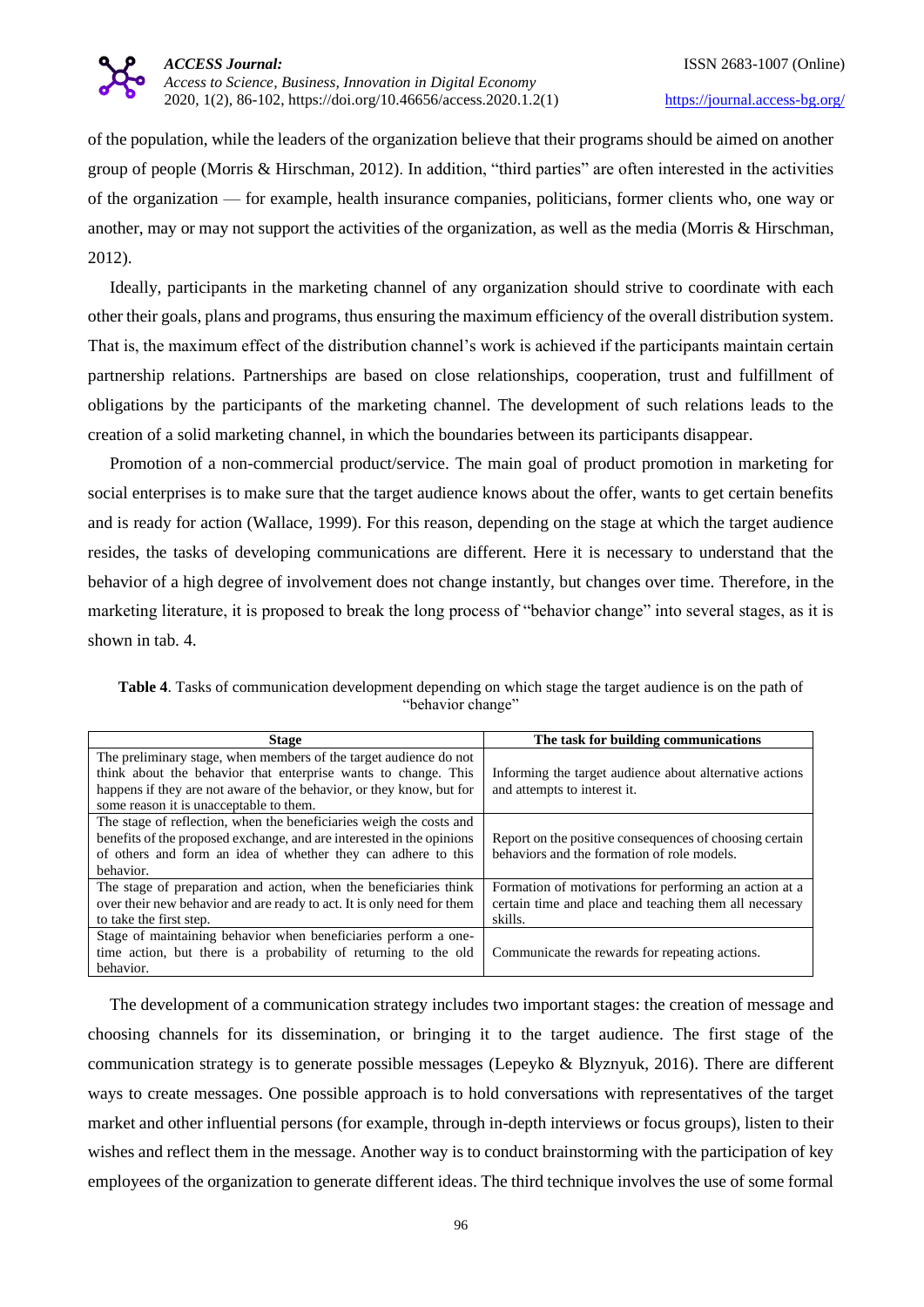

deductive scheme to identify possible communication messages. The second stage of the development of a communication strategy involves the choice of channels for disseminating a message.

The most frequently used communication channels in Ukraine for the promotion of a non-commercial product are advertising and PR, printed materials, and personal sales (Popov & Veretennikova, 2016). The main functions of the promotion channels for socially oriented enterprise comes to the forefront of the fund raising function aimed at creating with potential donors a certain understanding of the organization and providing the donor with the necessary "encouraging" information to make a positive decision on financing the activities of NGOs.

Non-profit organizations use communication channels to create a positive image of the organization in the eyes of the public, in other words, to implement PR activities. Finally, by offering a certain message (from informing about past and upcoming events to presenting analytical materials and annual reports) and choosing a channel to bring it to the target audience, the organization seeks to make its activities more open and transparent for the external and internal functioning environment.

Usually, the mission and goals of non-profit organizations provide an understanding of who is the main target group of a given organization. The target audience in the broad sense is people whose behaviour can have a negative impact on themselves, those around them and society as a whole. Therefore, on the one hand, the target group of NPOs are the people touched by one or another social problem; on the other hand, these are all members of society who can support the organization and help solve a specific social problem (people of this category can become supporters or volunteers of the organization) or, on the contrary, contribute to the exacerbation of a social problem, etc. (Meyer & Johnson, 2015).

Each segment of the target audience requires careful study, namely: all sorts of motives, reasons, incentives that serve as the basis for a certain behaviour of members of the audience. The success of a social entrepreneur depends largely on the extent to which the product it offers to the market is able to meet the needs of the consumer. In other words, an entrepreneur should be aware of market trends, look for new opportunities for the development of his/her organization (forecasting market trends, finding new markets, finding new ways to mitigate social problems, offering new services to consumers). In other words, a social entrepreneur is an innovator who is ready to work constantly on himself/herself and his/her organization in order to realize social mission.

Any organization at the first stage of its development requires certain investments. Sources of financing socially oriented enterprises can be own or attracted funds. In the absence of own financial development resources, the founders of the organization can attract funding from social venture capital organizations organizations that invest in the development of the non-profit sector of the economy. Social investment is one of the tools for implementing social programs of commercial companies and part of a company's strategy according to its mission. Social investment is a form of financial assistance allocated to the company for the implementation of long-term and, as a rule, partner social programs aimed on reducing social tensions in the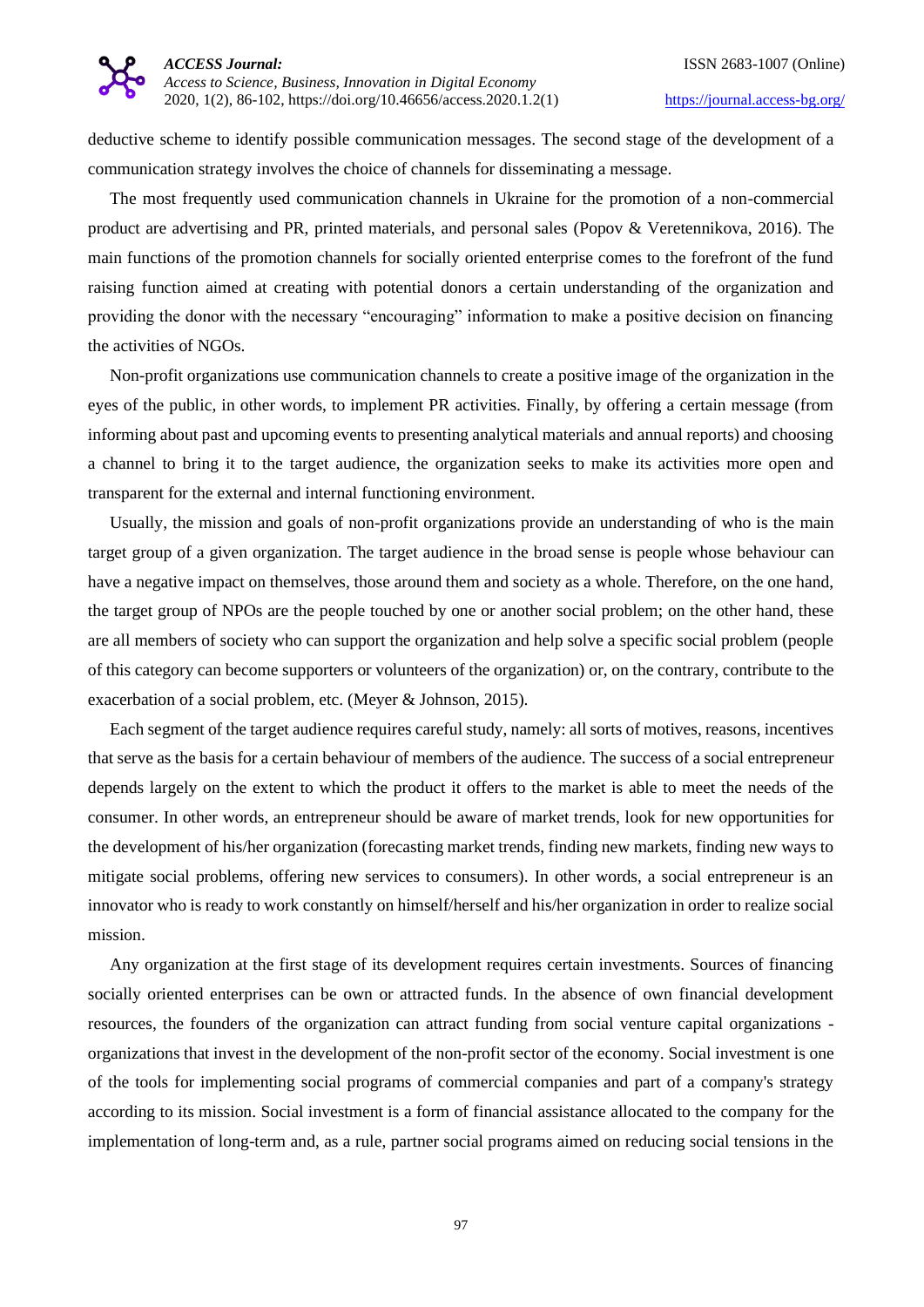

regions where the company operates and raising the standard of living in various sectors of society. Return of funds is not a prerequisite. The following advantages (or motives) of social investments are distinguished:

- Fame;
- Improving the image of the company on the local and national level;
- Improvement of relations with investors, investment attractiveness of the company;
- Associating with a high quality or prestigious event;
- Attracting new employees and retaining old employees;
- Access to the labor market, including the highly professional one;
- Strengthened customer relationships;
- New partners are attracted;
- Tax breaks.

Evaluation of the effectiveness of social investments is an objective final judgment about the comparison of the benefits and costs, which are aimed at making an investment decision on their implementation and a financial decision on their financing. Indicators of the effectiveness of social investment are (Slaughter, Sinar, Highhouse, 2009):

- Social effect characterizes the degree of satisfaction of the population with the quality of life;
- Social efficiency an indicator that determines the improvement of people's living standards;
- Socio-economic efficiency an indicator that gives an idea of the economic efficiency of investments in the social sphere, taking into account the social effect achieved;
- Economic efficiency an indicator reflecting the economic efficiency of the project based on the ratio of results and costs.

Among the modern trends in the development of social entrepreneurship, the problem of its globalization comes to the fore (Choi & Majumdar, 2014): global inequality in the distribution of wealth; growth of corporate social responsibility; market, institutional and government failures and the growth of distress in the social strata of the population; technological progress and general achievements that promote interest in the formation of investments, donations, partnerships with social organizations.

As the main social problems of society, which are necessary for solving by organizations of social entrepreneurship the following are distinguished: designing production in such a way that the surrounding nature is minimally damaged; helping people get out of the "pit of poverty"; finding use of the abilities of people in need of the workplace; improving the old and create new models suitable for solving social needs; solving social and environmental problems (Seelos & Mair, 2005; Neck et al., 2009).

The main factor that distinguishes social entrepreneurship from the traditional one is the availability of social opportunities that entrepreneurs can use. Social and environmental problems provide an opportunity for entrepreneurial activities for social entrepreneurs. Solutions of social problems in healthcare, education, problems related to poverty of the population, environmental problems are alternative business spaces usage of new technologies and innovations.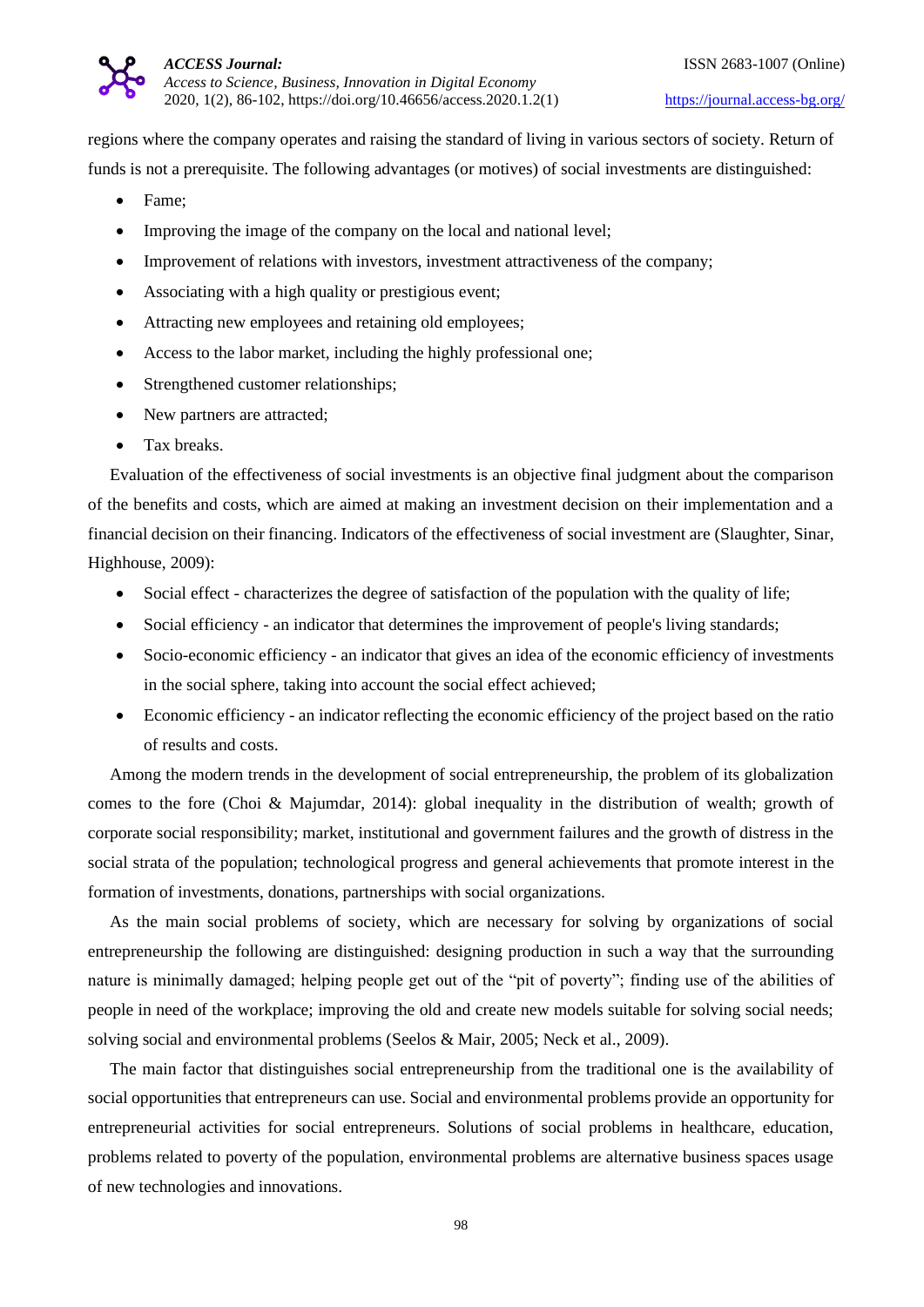## **DISCUSSION**

Social entrepreneur is identified as a person whose activities are aimed at exploiting opportunities to increase social wealth, creating new enterprises or managing existing organizations through innovative technologies. The concept of "social management" has been developed in scientific and educational literature on the sociology of management and the sociology of labour, social psychology and other social sciences. All this testifies the interdisciplinary nature of this field of research. However, the differences in interpretations of the basic terms, tasks, and problems of social management in various scientific and educational materials (Sandal, 2004) indicate that this area of knowledge is in its infancy, many questions remain little studied. In this regard, it is important before combining, synthesizing the achievements of different sciences, which will create a complex system of knowledge, to distinguish approaches from the point of view of each science, specify concepts and problems, and fill them with content related to the subject of a particular science.

This task also applies to the field of economics, where "social terminology" began to penetrate later than to other sciences (Dees, 2007) and where, respectively, there are more unexplored areas of social management, including CSR management, HR management, social entrepreneurship, social welfare state and others. Little studied questions become the subject of analysis of modern dissertation research in the field of economic sciences.

The proliferation of the new concept and phenomenon of social management can be found on many grounds, including the Ukraine. In vacancy announcements, as a rule, now not only the salary is noted, but also the presence of a social package. The positions of "social manager", "deputy director for social policy", "head of social facilities management" have appeared in a number of organizations and firms. In the classifier of educational specialties appeared specialty management (social and administrative). Social entrepreneurship, social responsibility of business, social assets of enterprises become the topics of scientific and practical seminars and conferences.

The increasingly active use of the concepts of socially responsible business, social entrepreneur, social package and others by economists and managers today testifies not so much about the impact of sociology on economics, but rather the development of new processes in the world practice of managing economic systems at the micro and macro levels. If sociologists tend to see elements of social management in different periods of history, then economists emphasize the novelty of the phenomenon itself, the objective character of its distribution as a new management style (Thompson et al, 2017).

The increasing role of human resource management in comparison with the management of material flows expands the functions of management, including in them as obligatory, social functions. This qualitatively changes management on all of its levels, and not just HR management. This is observed in the global economy as a whole, although new functions and characteristics of the new management style are spread unevenly across countries, regions and enterprises and continue to coexist with old forms and styles.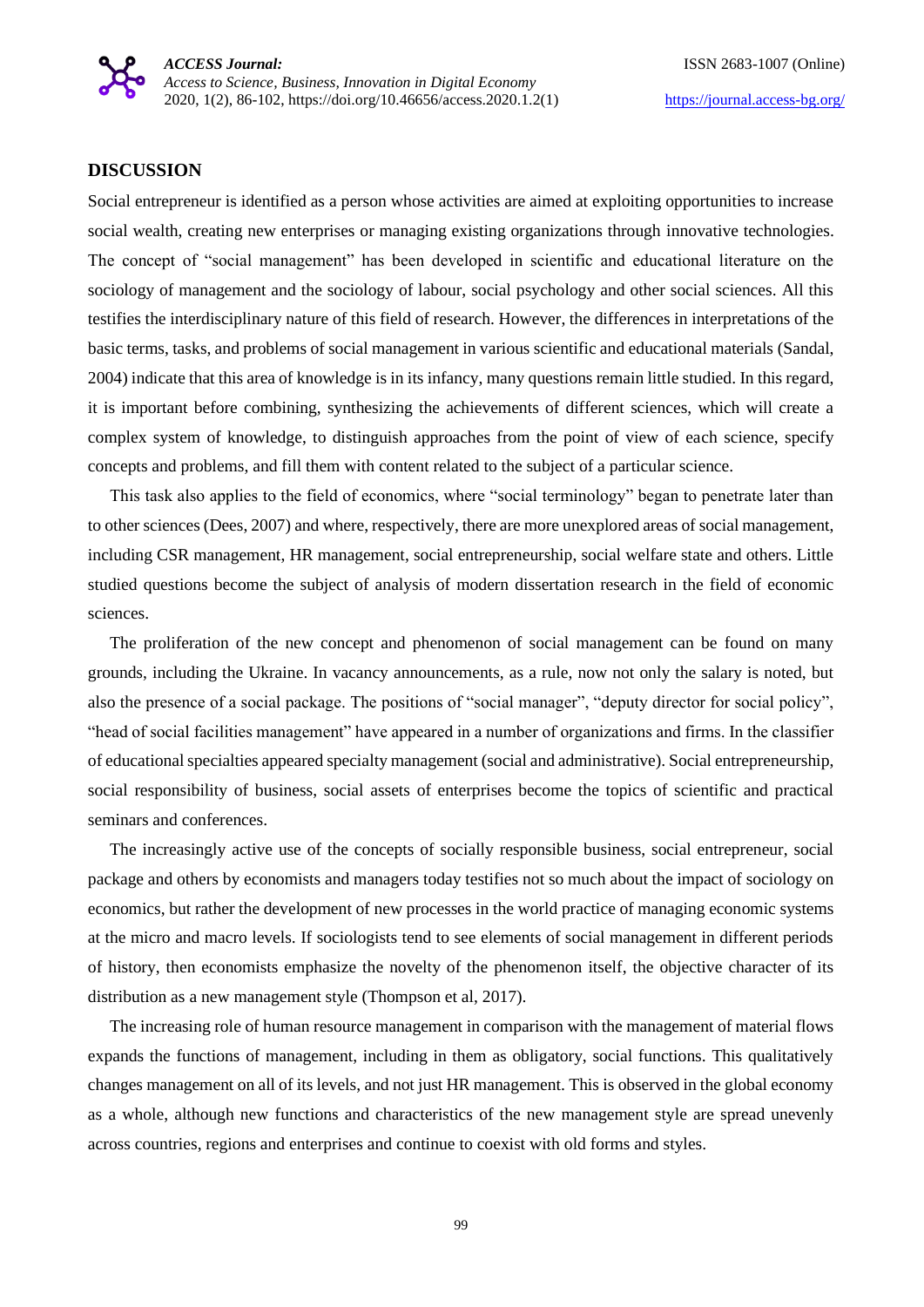Today, positions of both economists and sociologists are similar that a qualitatively new management is the management based on extending the principles of humanization, which is implemented in modern requirements for education and the practical work of managers. Nevertheless, sociologists pay more attention to the system of social relations, insufficient knowledge of the social problems of production management, increasing tendencies associated with the imbalance of social space, the threat of the destruction of individual ties with society, the impoverishment of spirituality and culture. While economists focus on increasing the role of human capital and the image of the organization, their impact on the economic efficiency of the organization and long-term competitiveness (Wallace, 1999).

This influence has formed new approaches to the principles of management formulated at the turn of the 20th and 21st centuries. In the new system of requirements for professional competencies of the manager, important elements are: ability to communicate; loyalty to employees; the creation of an atmosphere conducive to the disclosure of the abilities of staff, its ongoing training, job satisfaction; creating an atmosphere of honesty and trust as a new institutional framework in economic relations with customers, customers, partners. From this broad point of view, any modern manager can be called a social manager.

It would be wrong to assume that economic rationalism, associated with the desire to minimize costs and increase profits, is becoming a thing of the past, as an outdated management model, as the usual social management is crowded out. The expansion of the social functions of management is dictated by changes in the economic environment. Changes in the systems of resources, needs and technologies determine new ways to achieve the same economic goals. Therefore, the above-mentioned principles of the new management are just based on the requirements of economic feasibility and rational economic choice, associated with the optimization models of "cost-benefit", which guide economists and managers.

#### **CONCLUSION**

In this work, in order to study the evolution of social entrepreneurship in the world space, the following results were obtained.

First, it is substantiated that the formation and development of social entrepreneurship in different countries of the world is heterogeneous. Its features depend not only on the current institutional environment, but also on the historical conditions in which this type of activity is formed.

Secondly, it is shown that the model of European or American social entrepreneurship was transplanted into the developing countries of Latin America and Africa through the active support of international organizations and foundations.

Third, the drivers for the development of social entrepreneurship have been identified. It is shown that a necessary condition for the creation of socially oriented organizations is a political and legal environment that allows the creation of socially oriented organizations, and for their successful functioning and development, socio-cultural conditions and the presence of institutions involved in the study, training and support of social entrepreneurship are important.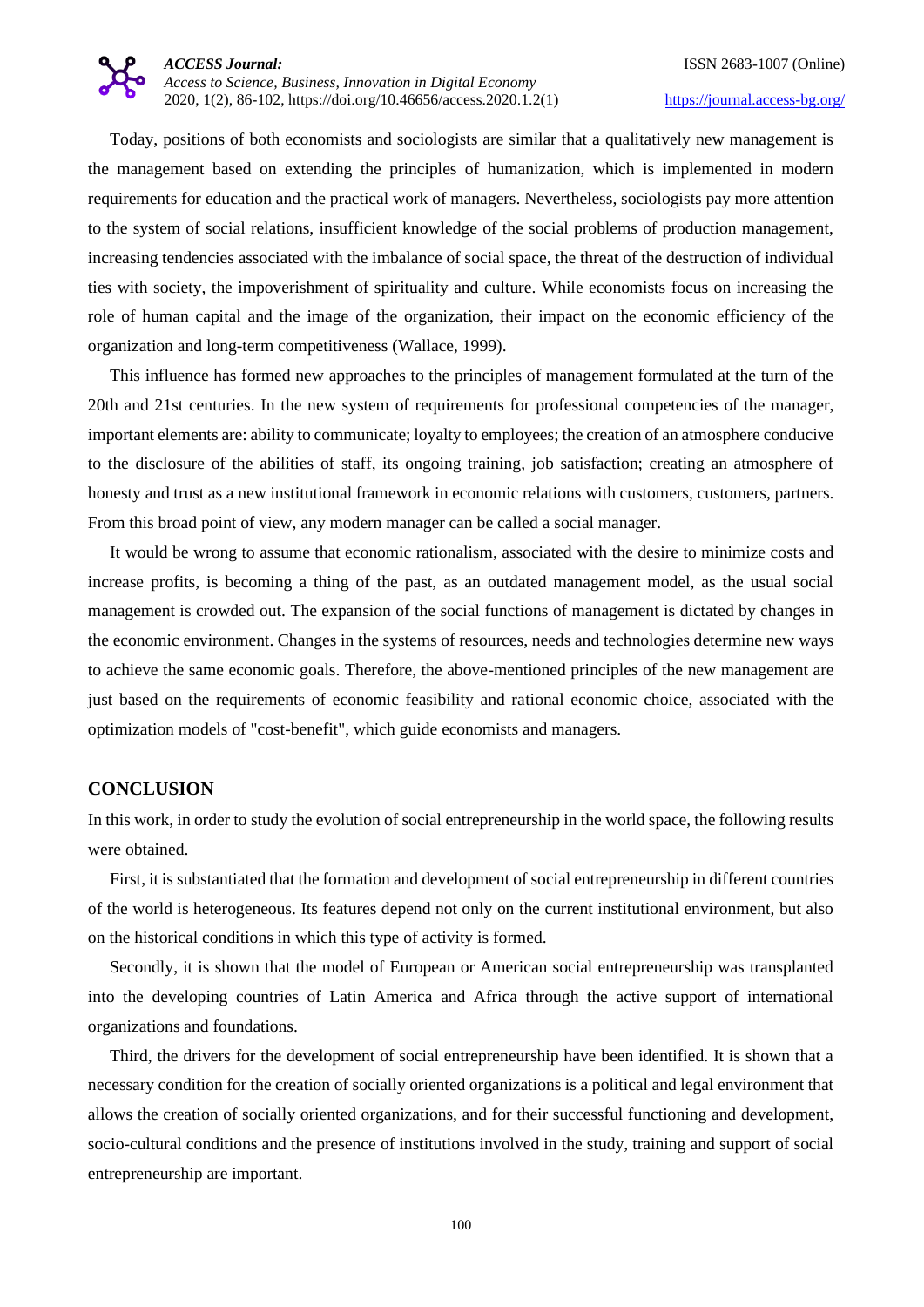Fourth, the Ukrainian experience in the development of social entrepreneurship is presented, the conditions influencing the choice of the further path of development of social entrepreneurship are described.

The theoretical significance of this study lies in the systematization of research in terms of the development of social entrepreneurship in the global space. The practical significance lies in analysing the experience of introducing social entrepreneurship in various countries and studying the possibility of using social entrepreneurship to manage consumer behaviour.

# **Acknowledgement**

This scientific article was created at the Fil. Dr. Jan-U. Sandal Institute, Finstadjordet, Norway under the supervision of Prof. Fil. Dr. Jan-Urban Sandal, Executive Director and Owner at the Fil. Dr. Jan-U. Sandal Institute (Excellence in Science and Education).

# **Conflict of interests**

The authors declare no conflict of interest.

# **References**

- Arai, Iu. N., Burmistrova, T.A. (2014) Specific features of business models in social entrepreneurship. *Rossiiskii zhurnal menedzhmenta (Russian Management journal)*, no. 21, pp. 125 –156.
- Austin J., Stevenson H., Wei-Skillern J. (2006) Social or commercial entrepreneurship: Same, different, or both? *Entrepreneurship: Theory and Practice*, vol. 30 no. 1, pp. 1 – 22.
- Batalina M.L., Moskovskaya A.A., Taradina L.D. (2007) Review of the experience and concepts of social entrepreneurship, taking into account the possibilities of its application in modern Russia. *Institutional problems of the Russian economy. WP1. NRU HSE,* no. 2, pp. 21-36.
- Bacq S., Janssen F. (2011) The multiple faces of social entrepreneurship: A review of definitional issues based on geographical and thematic criteria. *Entrepreneurship & Regional Development,* vol. 23, no. 5 – 6, pp. 373 – 403.
- Bolton, L.E., Warlop, L., Joseph, W.A., (2014) "Consumer Perceptions of Price (Un) Fairness", *Journal of Consumer Research*, vol. 29, no 4, pp. 43 – 57.
- Certo T., Miller T. (2008) Social entrepreneurship: Key issues and concepts. *Business Horizons*, vol. 51, pp. 267 271.
- Chell E., Nicolopouloua R., Karatas M. (2010) Social entrepreneurship and enterprise: International and innovation perspectives. *Entrepreneurship & Regional Development*, vol. 22, no. 6, pp. 485 – 493.
- Choi N., Majumdar S. (2014) Social entrepreneurship as an essentially contested concept: Opening a new avenue for systematic future research. *Journal of Business Venturing,* vol. 29, pp. 363 – 376.
- David, A., Day, G, (2011) *Consumerism: Search for the Consumer Interest*. New York: The Free Press.
- Dees G. (2007) Taking Social Entrepreneurship Seriously: Uncertainty, Innovation, and Social Problem Solving. *Society*, vol. 44, no. 3.
- Defourny, J., Nyssens, M. (2010) Conception of social enterprise and social entrepreneurship in Europe and the United States: convergences and divergences. *Journal of Social Entrepreneurship,* vol. 1, no. 1, pp. 32 – 53.
- Gallie W. (1956) Art as an essentially contested concept. *The Philosophical Quarterly*, vol. 6, no. 23, pp. 97 114.
- Golubovic, D., Bullain, N. (2006) Perspective on regulatory issues for social enterprise development in CE. *Materials of International Seminar Emerging Models of Social Entrepreneurship "Possible Paths for Social Enterprise Development in Central East and South East Europe".* OECD-Leed Programme. Zagreb, USAID, ISSAN.